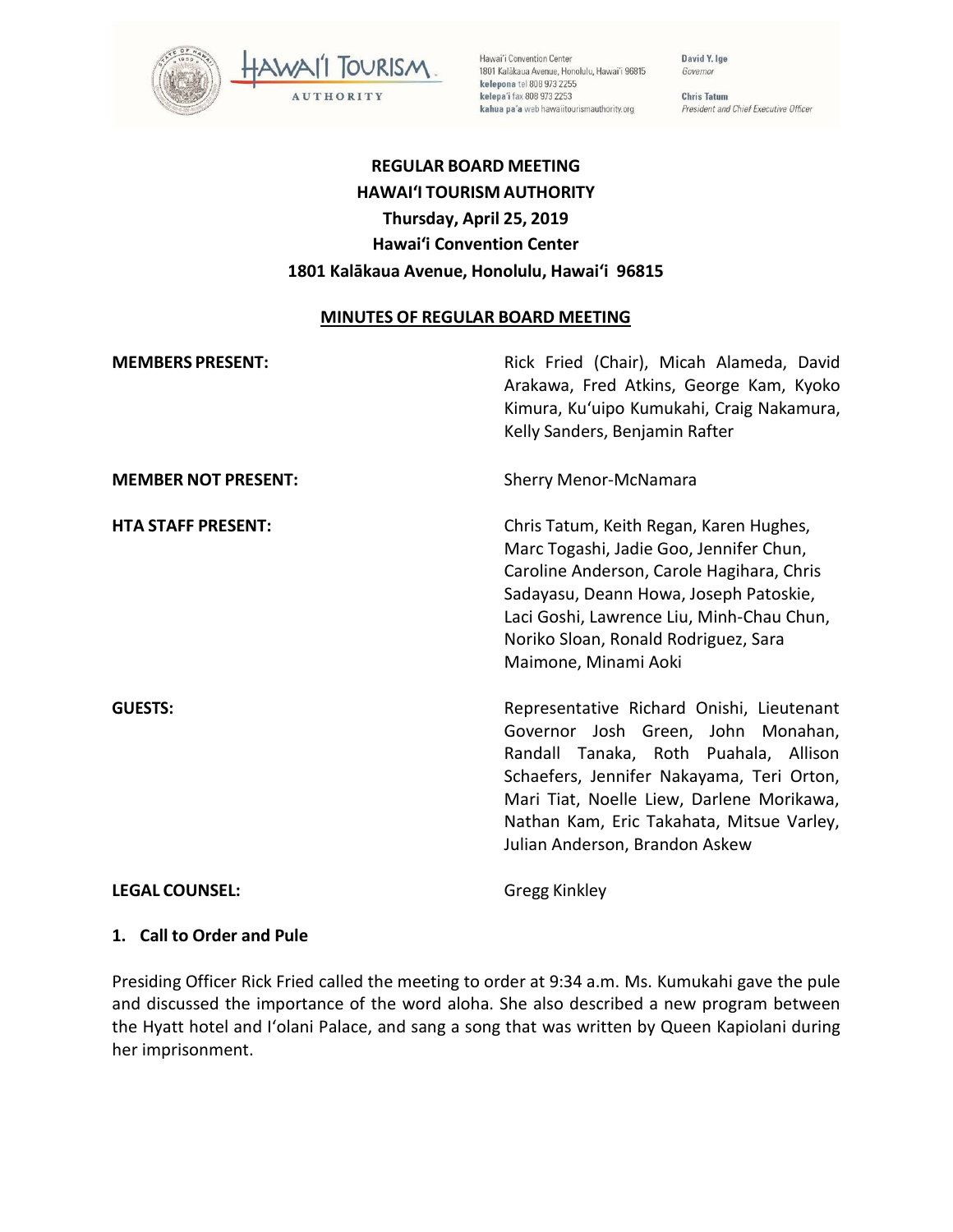#### **2. Approval of Minutes of the March 28, 2019 Meeting**

Chair Fried requested a motion to approve the minutes of the March, 2019 Board meeting. George Kam made a motion to approve. Benjamin Rafter seconded the motion, which was then unanimously approved by the Board.

# **3. Report of Permitted Interactions at an Informational Meeting or Presentation Not Organized by the Board Under HRS § 92-2.5(c)**

Chair Fried asked the Board whether there were any permitted interactions to report, and there were none.

This meeting was the last meeting for Sean Dee and Craig Nakamura, marking the completion of their terms as Board members. Chair Fried thanked Mr. Dee for his work as the Marketing Committee chair, and Mr. Nakamura as Board vice chair. Mr. Dee and Mr. Nakamura expressed gratitude for being able to serve on the Board.

Mr. Dee said that he has been traveling for work recently, and said that he learned that the number one searched question for people looking for flights on Southwest Airlines was "Is Hawai'i located in the United States?" He said that HTA has a challenge to create awareness about Hawai'i, internationally and even within the United States, and balance sustainability. He thanked the Board members, HTA administration, and HTA staff. Mr. Atkins said that he has learned a lot from Mr. Dee and thanked him for his time, especially on the Marketing Committee.

Chair Fried recognized Representative Richard Onishi, chair of the House Tourism committee, and thanked him for attending.

#### **4. Report Relating to Staff's Implementation of HTA's Programs During February 2019**

Chair Fried recognized CEO Chris Tatum to provide his report on the staff's implementation of Hawai'i Tourism Authority ("HTA")'s Programs during March 2019. Mr. Tatum thanked Mr. Dee for his support and commitment for working on the Board, and noted that being a Board member is an unpaid position.

Mr. Tatum asked Karen Hughes to introduce new staff. Ms. Hughes introduced the new brand manager for Japan and Korea, Minami Aoki. Minami is a graduate from college in Kobe, Japan, and previously worked at ANA Airlines. Mr. Regan introduced Evita Cabrera, who was previously a contractor, as the newest permanent member of the procurement team. Mr. Tatum announced that Marisa Yamane will begin on May  $6<sup>th</sup>$ , 2019 as the Director of Communications.

Mr. Tatum said that HTA is working on the implementation of the Hawai'i Island efforts through HTJ and HVCB. HTA also recently had a meeting regarding the Polynesian Hall of Fame Game. Mr. Tatum said that, in the past, there was a question whether the event should be characterized as a sporting event or cultural event because the Polynesian Hall of Fame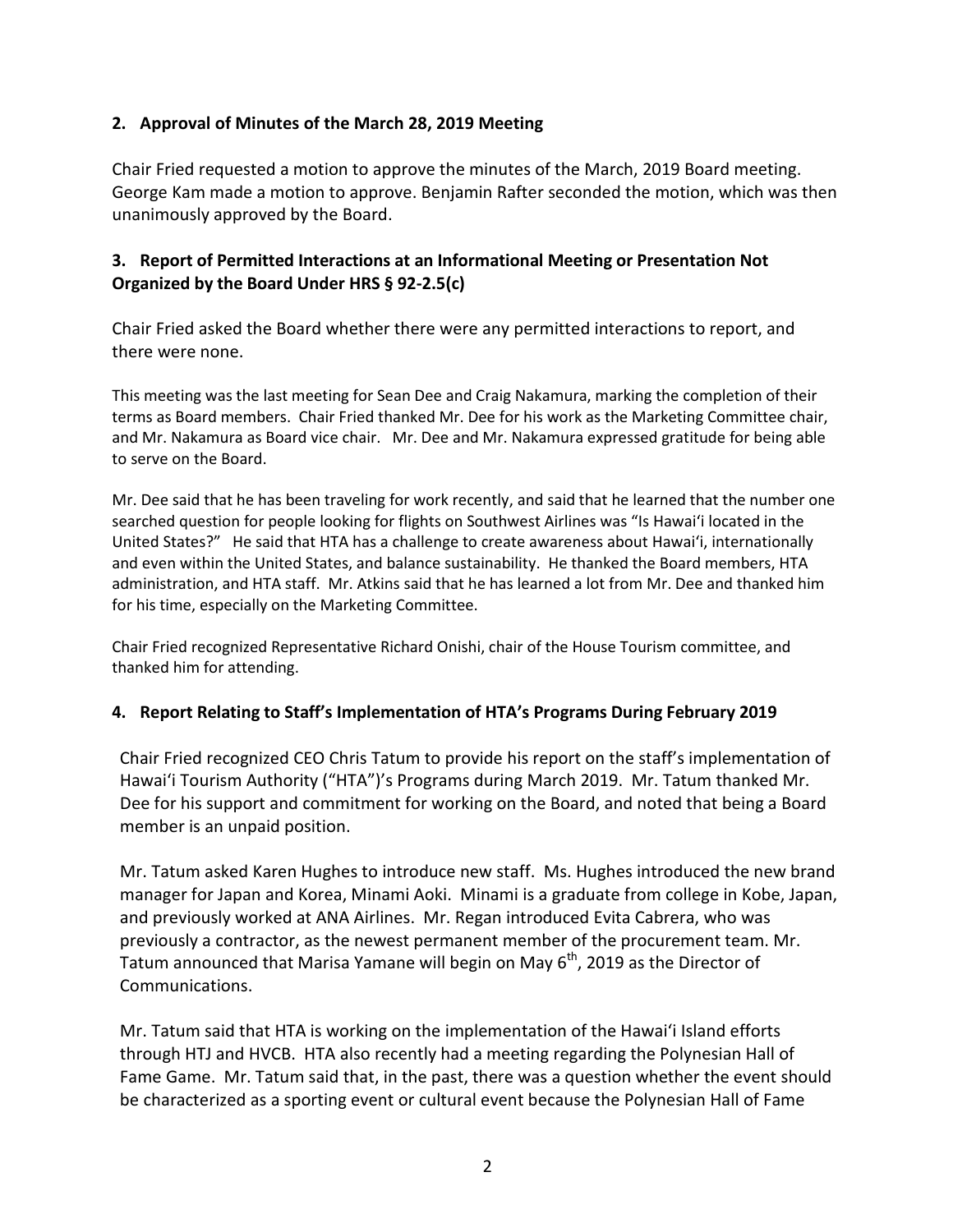Game brings a great deal to the table, from a cultural standpoint. He said that this event invites coaches and recruiters from Division II schools, and hosts a skills challenge event for students that are potential Division II players. Mr. Tatum said that every event that HTA talks to now has a requirement to conduct clinics and events on the neighbor islands, and this event will also conduct that type of activity.

Mr. Tatum noted that the Lotte Golf Championship recently took place. He said that, prior to the event, they met with HTA. HTA asked how they were going to engage the community, and they stepped up. A number of high schools were involved in a pro-am event, where students had an opportunity to play with and meet professional golfers. Lotte also put together a grant for those schools. This reflects HTA's ongoing process of requiring a community engagement component. Mr. Tatum added that Hawai'i also recently hosted a cheerleading clinic. He thanked Mufi Hannemann for his efforts.

Mr. Tatum then discussed the LA Rams, who are scheduled to play a preseason game in Hawai'i against the Dallas Cowboys. The Rams and the Cowboys are interested in more community efforts. Mr. Tatum said that John Monahan and Mr. Hannemann are focusing on a community outreach clinic scheduled for June 14 - 15 at I'olani School. The clinic will tie in neighbor island students to participate, with each island having participating teams. Mr. Tatum said that everyone that HTA has engaged with on this community engagement component has expressed enthusiasm about this focus.

Mr. Tatum also met with Dave Matlin from the University of Hawai'i (UH) and HTA is planning on putting money towards implementing a plan to work with UH. Mr. Matlin is putting together a proposal on how best to do that, but HTA is setting aside funding for that effort for the next fiscal year budget. Mr. Tatum emphasized that UH is the state university of Hawai'i, and HTA should do what it can to support UH's efforts. He added that the community should understand the tourism industry is investing into the community, including the University.

Mr. Tatum said that he and Mr. Atkins recently spent time on the North Shore of Kaua'i. he committee there is active and have a plan for addressing the flooding, and HTA's role is support them in what they are trying to accomplish. Their plan is to reduce the number of visitors from 2,000 people per day to 900 visitors per day. HTA supports that position so long as those 900 have a phenomenal experience. They have asked, and HTA has agreed, to set aside \$140,000 is next year's fiscal year budget to support their parking enforcement efforts. This includes staffing a checkpoint to educate visitors about the reality of how long it takes to drive in and out of the park. Mr. Atkins said that the State has to open the road but there are two one-lane bridges which cause great delay. It will officially open on June 4th. Parking fines are also being increased from \$35 to \$200. \$100 will go to the State and \$100 will go to the county to go towards enforcement.

Mr. Tatum said that he and Mr. Regan have been visiting the neighbor islands for stakeholder meetings. He noted that the committee on Kauai was diverse and engaged a range of groups and that he hoped that could be a benchmark as he works through communities. He said that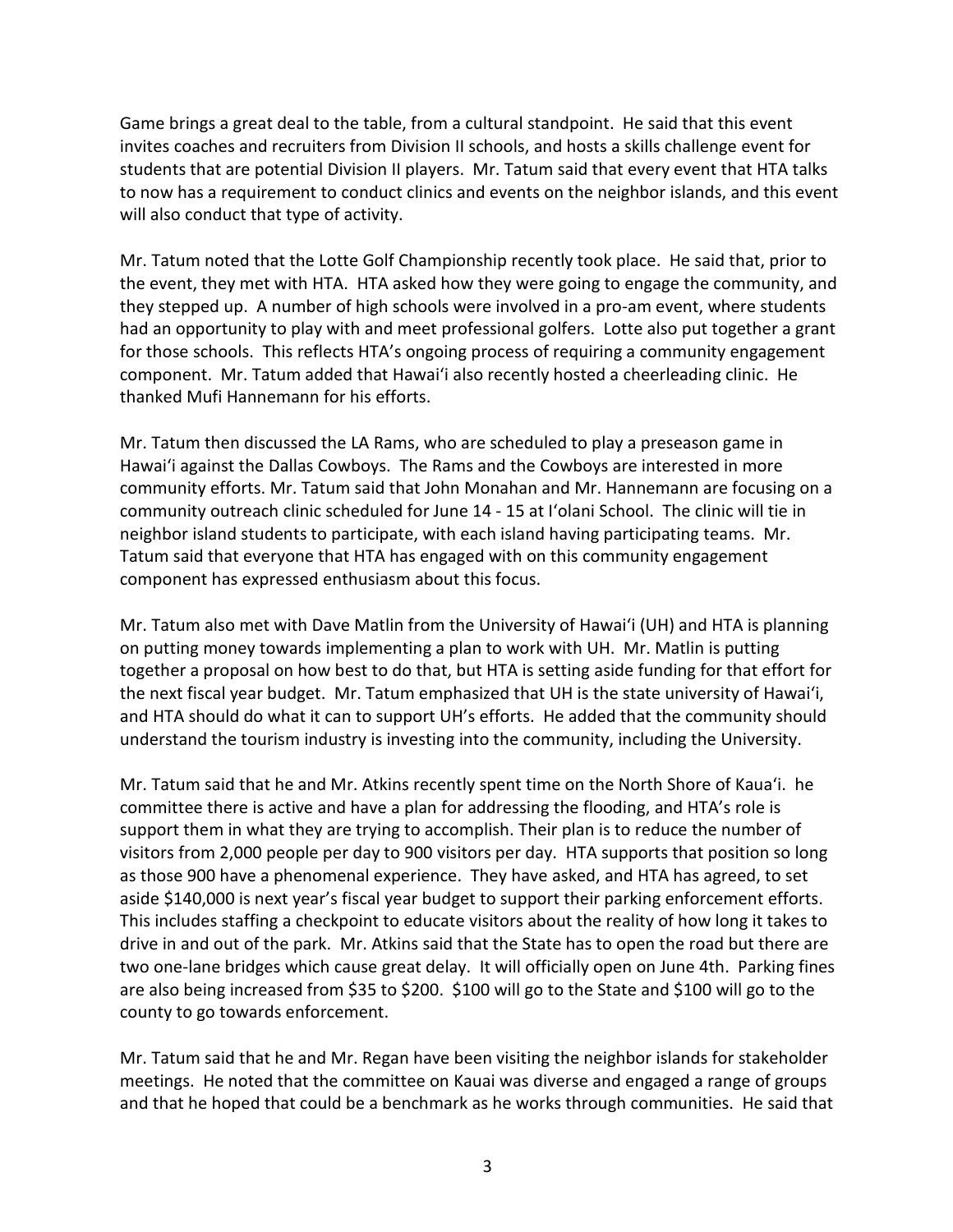HTA's role is not to solve problems but to support communities as they address the challenges in front of them. Mr. Tatum stated that real sustainable tourism happens when everyone supports tourism because it is the right thing, feeds families, and supports the future of the islands.

Lastly, Mr. Tatum pointed out that the Board packet includes a preliminary budget for the next fiscal year. He acknowledged that the fiscal year does not begin until July 1st, but said that he wants to get ahead of the game. He explained that there are nine main areas in the budget, and some areas of the budget are more detailed, like marketing. He said that in previous years, the budget was drafted using previous years' numbers, but moving forward for areas like perpetuating culture and community, the numbers are "blocked" and will go up significantly. The marketing area is relatively flat. He stated that the areas that do not have detail will go out for RFP and as they come back HTA will update the Board on the RFPs and the direction HTA is taking. Mr. Tatum added that Ms. Kumukahi should be engaged with Kalani Ka'anā'anā on the culture and community area. He said that more detail will be provided at the next meeting. He encouraged Board members with questions between now and the next meeting to reach out to him and Mr. Regan if there are questions regarding the budget. He added that some of the items in the budget are mandated by statute.

## **5. Update by Josh Green, Hawai'i's Lieutenant Governor, on the Status of the Homeless Situation and Opioid Problem in Hawai'i**

Chair Fried introduced Lt. Gov. Josh Green to provide the Board with a presentation on the status of homeless and opioid issues in Hawai'i. Lt. Gov. Green began by providing information on his background as a physician and legislator. He described the status of homelessness in Hawai'i and its relationship to substance abuse and the healthcare system.

The solution that Lt. Gov. Green proposed is to treat homelessness with housing, and he described the potential health and financial benefits of such a program. He described the Hawai'i Homeless Healthcare Hui (H4) that he founded with Dr. Scott Miscovich. H4 is a private/public partnership to provide a safe, functional environment for those in need to get services and treatment, and alleviate the financial and medical train on over-taxed emergency rooms. H4 is proposing a facility on Kuwili Street that would have four floors dedicated to humanitarian, housing, healthcare, and hygiene assistance. The hygiene floor is already opened.

Lt. Gov. Green also discussed SB1124 which mandates treatment and involuntary hospitalizations for individuals suffering from severe mental illness, like schizophrenia, by change statutory definitions. He stated that the bill is a tool to help treat people who have been homeless for a long period of time due to mental illness. He stated that Hawai'i's 1115 Waiver has been approved which allows Medicaid funding to be put towards assisting people experience chronic homelessness and mental illness with housing needs. He anticipates that the plans will help put \$300 million back into the budget to go towards helping working-class families.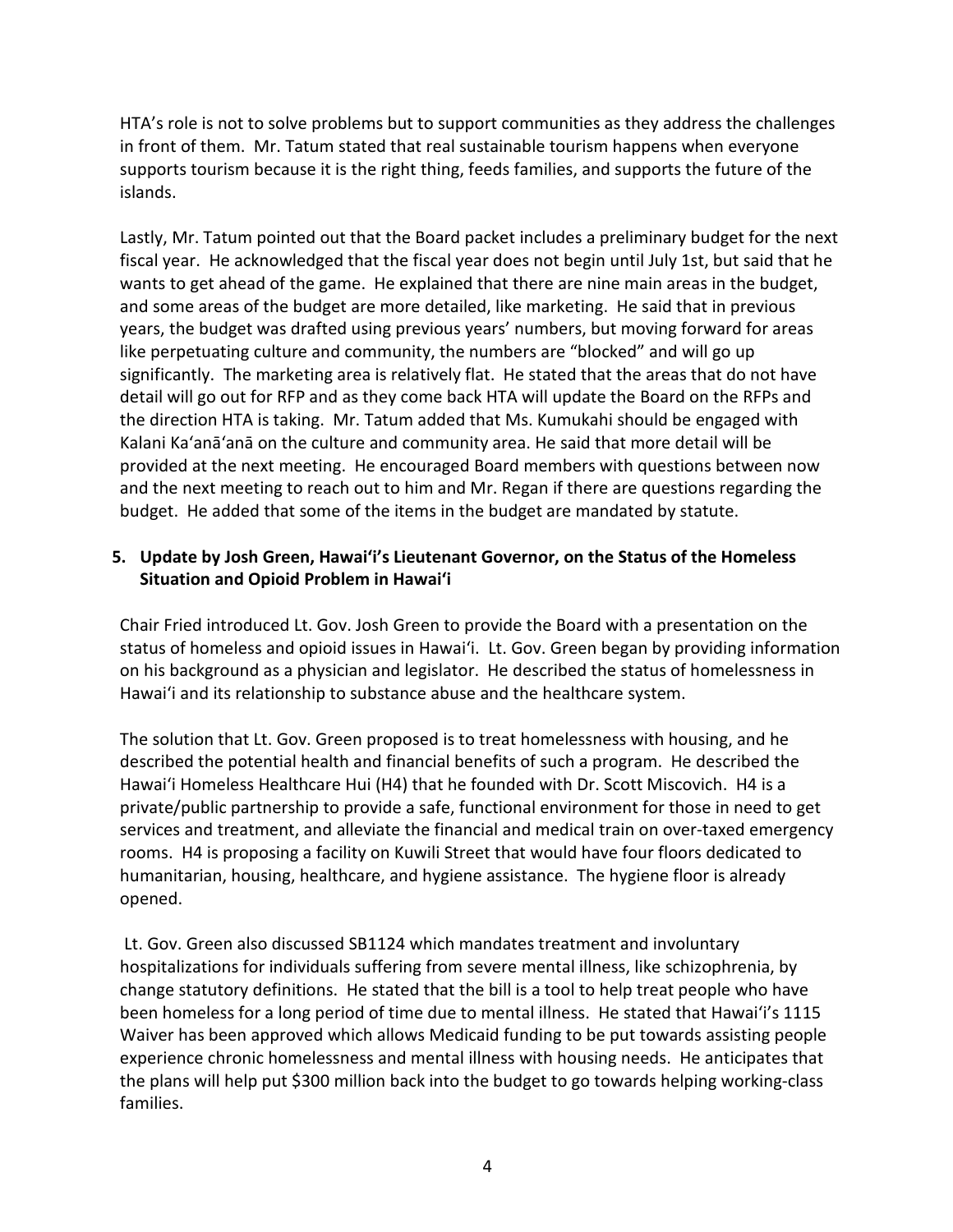He asked for the help of the Board to spread the word about his approach, and said that if there are any organizations interested in helping and contributing, to contact him so that they can help accelerate the solutions.

Chair Fried asked whether the thrust of SB1124 was to get help to people who are refusing it. Lt. Gov. Green confirmed and said that he has spoken to the Attorney General and the Director of Health Services about the bill. He said that they will shut down the law if it infringes on civil rights but he believes that this will actually help to restore civil rights, and it is a measure that is being passed across the country.

Mr. Tatum said that when HTA had worked with Lt. Gov. Green on distribution of homelessness funding, one of the people that they had met with was someone regarding human trafficking. He noted that that is an issue very significant for the hotel industry and HTA is working on a proposal for the Board for a training program to help the industry recognize the signs of human trafficking.

Mr. Tatum also asked about the local doctor shortage. Lt. Gov. Green said that the healthcare professional shortage is another initiative he is working on and he can come back on another day to present that to the Board. He said that he is working with JABSOM on a website called "Practice in Paradise" to help facilitate bringing more healthcare professionals to Hawai'i, including providing relocation and loan repayment packages. He said that he is planning on launching it on September 7, 2019. Mr. Tatum said that the visitor industry may be able to help with the relocation and temporary housing component.

#### **6. Presentation and Discussion of Current Market Insights and Conditions in Key Major Hawai'i Tourism Markets**

Chair Fried acknowledged Jennifer Chun to provide an update on current market insights. Ms. Chun directed the Board to the March report in the Board Packet. She said that HTA had, that day, released statistics. In March, the State had \$1.5 million in visitor spending (down 2.3% from last March), an increase in arrivals to 939,000, and spending and increased arrivals for Oahu and from the U.S. West market. TAT tax collection since January 2019 was \$341.5 million which is an increase of 14.4%, or a 3.8% increase factoring increased tax rate. In March, hotel RevPAR was \$227, down 4.3%. ADR and occupancy were also decreased, but compared to other U.S. markets, Hawai'i was at the top for RevPAR, ADR and occupancy.

Kyoko Kimura asked Ms. Hughes about Korea and China markets. Ms. Hughes responded that with Korea, there has been a sluggish economy which is affecting outbound travel, but there is anticipated turnaround after May. In regards to China, she said that she recently met with Brand USA, the destination management organization that markets the US inbound travel, who recently conducted research on China. Their assessment of China is that the US has had decline across the board, primarily from bus tours. She said that the area that should be targeted is those with 10-year visas, who are higher end travelers. Chair Fried said that it was surprising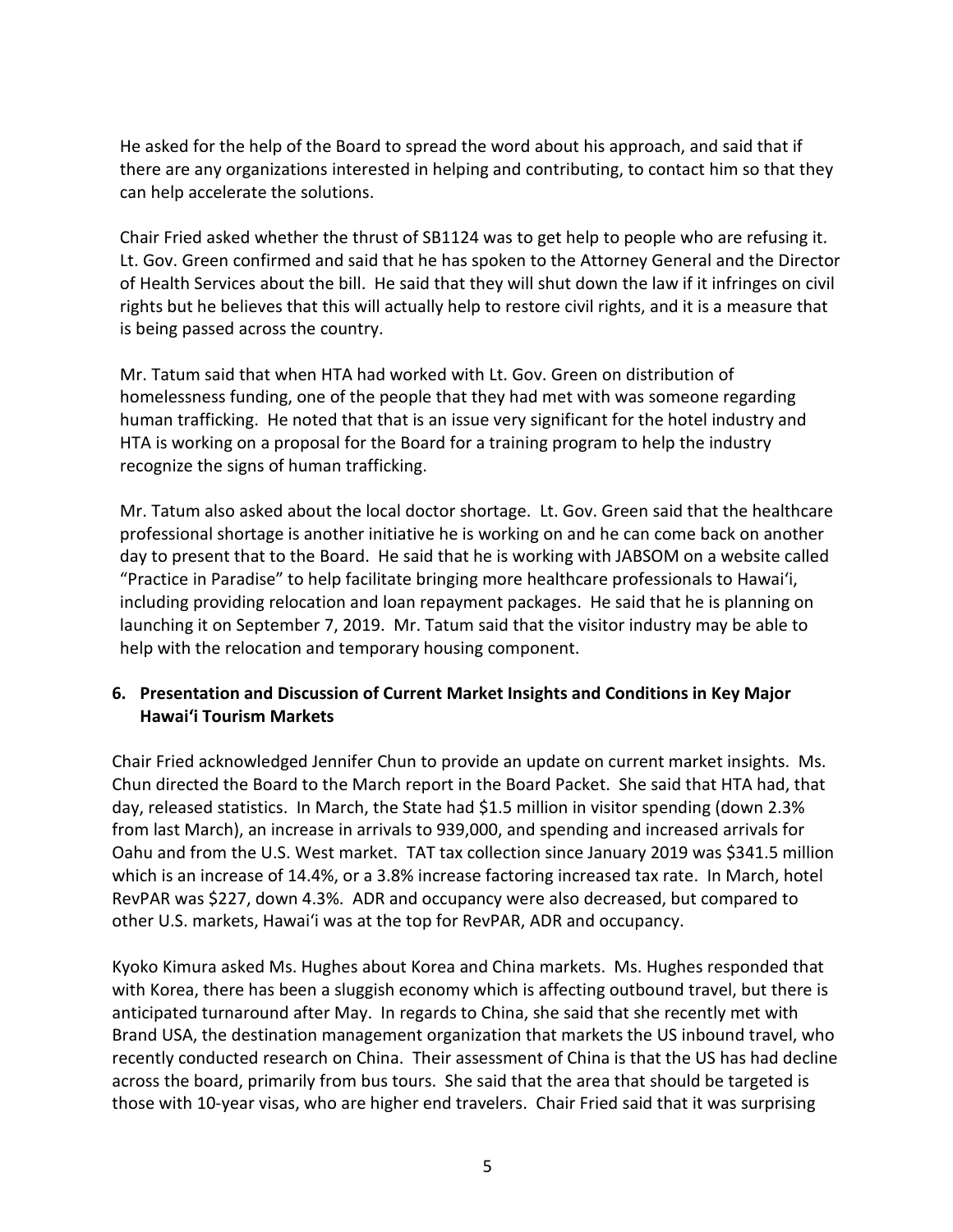Hawai'i was hit so hard when there was an increase in outbound travel from Korea. Ms. Hughes said that that Korea was hit especially hard due to what happened on Hawai'i Island, which effected the image of the entire state. Mr. Dee said that he was recently in Korea and had heard the same things. Mr. Tatum said that for the China market, their spending tends to be overall high but not for hotels. A market like Hawai'i has high room rates, so there is a balance for hotels to decide how much of that market they want.

Ms. Kimura asked whether lower spending from Japanese visitors was due to moving to different areas or less expensive accommodations. Ms. Chun responded that there was an approximate 9% decrease in lodging spending so they are staying at cheaper accommodations. She added that time shares have been aggressive in targeting the Japanese market. She also said that there is an approximate 40% decrease in neighbor island flights, which are people making day or short trips to neighbor islands.

Chair Fried recognized Randall Tanaka, the DBEDT deputy director, for attending. He also recognized Ross Puahala, visiting on behalf of the office of Rep. Daniel Holt. At 10:46 a.m., Chair Fried recessed the meeting for a short break. The meeting reconvened at 10:59 a.m.

#### **7. Presentation, Discussion and Action on HTA's Financial Reports for March 2019**

Chair Fried recognized Marc Togashi and Keith Regan to provide an update on HTA's financial reports. Mr. Regan also thanked Deputy Director Tanaka from DBEDT for attending. He said that the first page of the budget is a budget utilization document that spells out where HTA is for its expenditures for the month, compared to the budget that has been approved by the Board. Mr. Regan noted that HTA has spent about 74% of the budget, so the budget is on track in terms on what has been provided for and approved by the Board. Mr. Regan also pointed out in the board packet the summary of allocations for the fiscal year, which shows how money has been moved into different categories. He said that \$85.4 million in cash and investments is available, including the cash in emergency funds. He said that that represents a \$1 million decrease, which stems from a decrease in TAT. Mr. Regan requested a motion to accept the financial statements. Mr. Kam made a motion and Ms. Kumukahi seconded the motion, which was unanimously approved.

#### **8. Overview of HTA's Preliminary FY2020 Budget**

Mr. Fried then recognized Mr. Regan to provide an overview of the proposed FY2020 budget. He noted that HTA has identified additional funds that it would like to allocate towards Hawaiian culture and natural resources. He said that more details will be provided at the next Board meeting. Mr. Tatum added that some items will not be as detailed because they will be dependent on the outcome of RFPs.

Mr. Regan said that there is an increase in allocation for community aspects, a slight decrease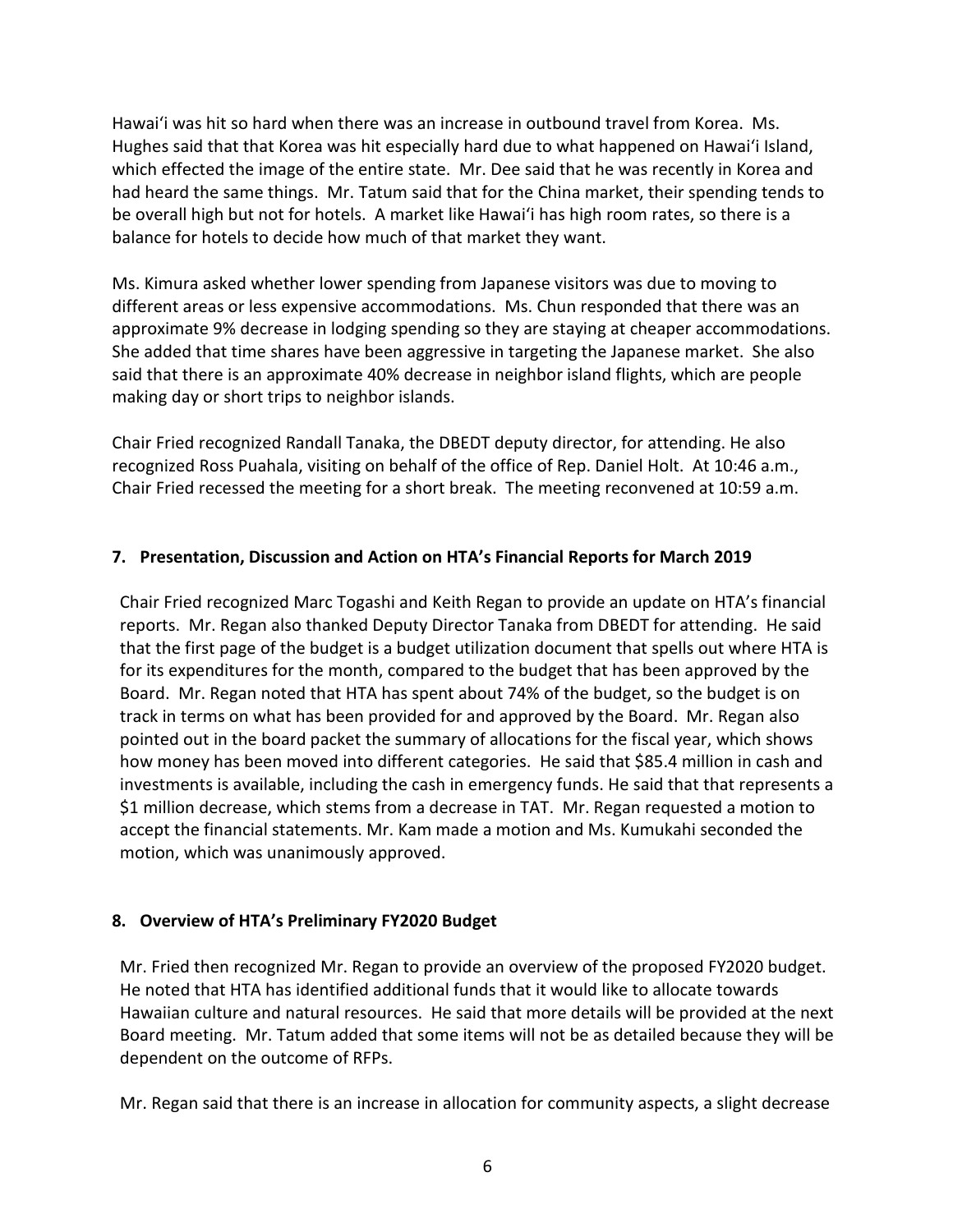in branding, and an increase in total marketing spending. Funds have been allocated for sports, safety, and tourism research. There is a slight decrease in administration and a slight increase in overall governance costs. He said that this is due, in part, to reducing the number of contractors in favor of permanent employees. Mr. Tatum said that the drop on the US side does not include Hawai'i Island funds. Emergency funding is going into a marketing opportunity fund.

Mr. Rafter noted that at this point only 50% has been expended for culture and community so far, but that the allocation is increasing next year. He asked how those two notes aligned (the lower expenditure but a higher allocation next year). Mr. Tatum said that they will be focusing on language and utilizing it in hotels. Ms. Kumukahi said that the increase will go towards bolstering the 'Ōlelo Hawai'i program. Mr. Tatum said that there are a number of contracts out and the money does not flow out as quickly as in other areas because of the large number of requirements.

Mr. Dee said that the format of the budget is excellent and transparent. He noted that in previous years the opportunity fund had ballooned to \$18 million, but that the new budget has tightened up the opportunity fund to \$2 million. Mr. Atkins noted that some of the programs are not completed but in the past the Board received ROIs on completed projects, and asked if that would similarly be provided this year. Mr. Regan responded that some information is already provided in the packet but that he will provide more information. Mr. Arakawa said that HTA should be able to work with HPD to get metrics on how much HTA funding is helping with the camera program. He added that, for a lot of these grants, HTA should make sure that our partners provide metrics. Chair Fried noted that this weekend is the PowerShares tennis event on Maui at the Royal Lahaina.

#### **9. Update on Status of the 2018 Audit Action Plan**

Chair Fried asked Mr. Regan to provide an update on the 2018 Audit Action Plan. Mr. Regan said that there is not a significant change since the last update. He said that the team is working on the audit action plan, namely the procedures. The completion dates have not changed since the last meeting and Mr. Regan said the team still anticipates meeting those deadlines. He added that the team is actively working to solidify the process on items #20 and #21. Chair Fried said that it looks like it could be completed by Labor Day.

#### **10. Update Relating to the 2019 Legislative Session and Related Bills Relevant to HTA**

Chair Fried asked Mr. Regan to provide a legislative update. Mr. Regan said that sine die will be on May 2nd. He said that session has been active and exciting, and thanked Rep. Onishi for his advice and guidance to the Board and as an advocate for tourism in general. He also thanked Senator Wakai, who was not present.

Mr. Regan noted that Bill 89, a city council bill, deals with transient vacation rentals. He said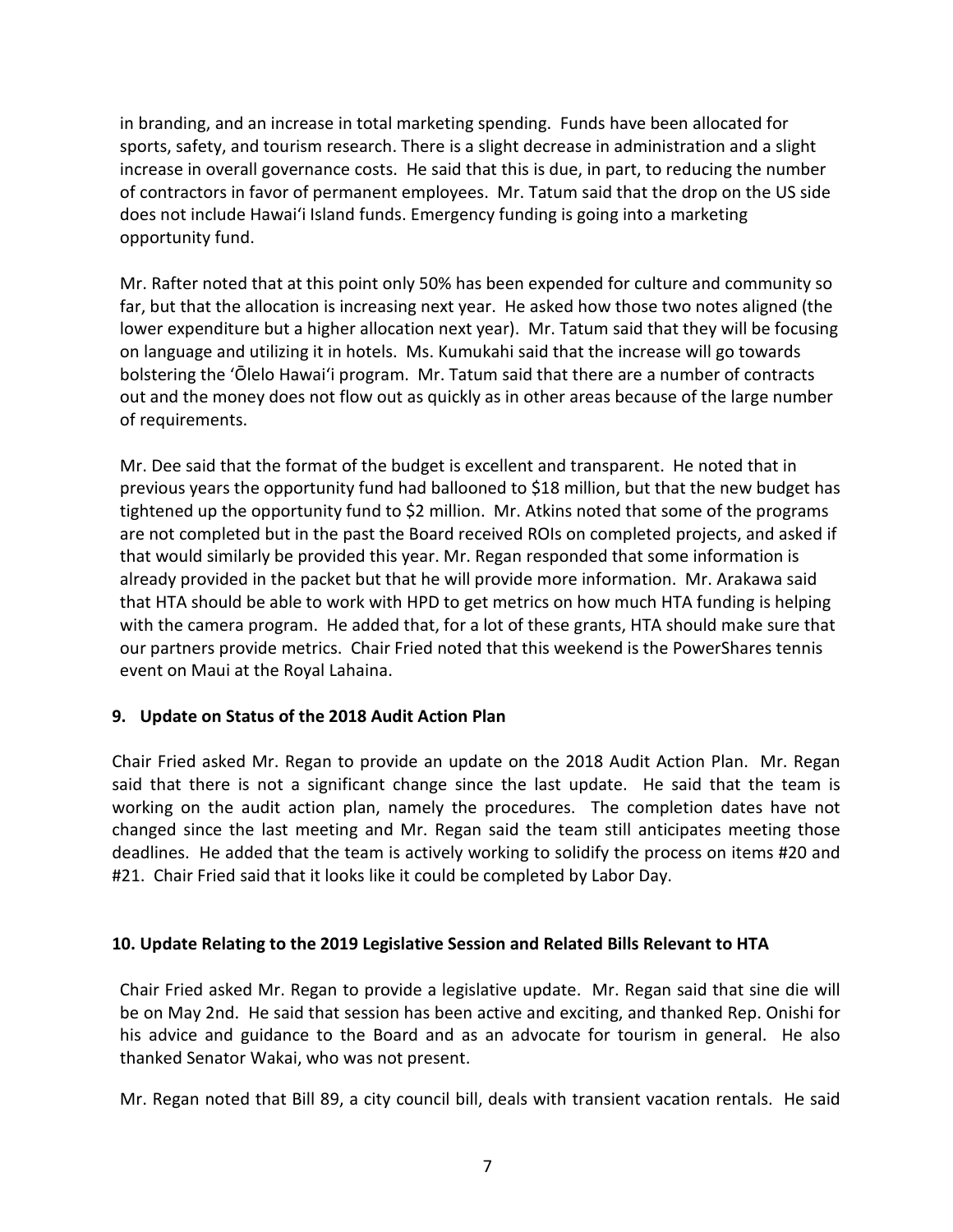Bill 85 and 89 are being taken up by committees and will be heard on Monday, April 29 and invited any interested Board members to attend. He stated that if they are approved in the committee then will be taken up by the full council and then could be passed, then taken to the mayor. Mr. Arakawa said that Bill 85 is more restrictive, but Bill 89 is the bill the administration proposed, and allows for some new vacation rental areas in areas that are already apartment zoned. The bills are very controversial but once they are passed there will be enforcement and increased real property and TAT revenue, depending on which bill is chosen. Mr. Regan noted the bills would impose steep fines.

Mr. Regan stated that HB420, relating to the Hawaiian Center and Museum of Hawaiian Music and Dance, moved out of conference committee as of April 23rd. The House and the Senate will vote on the bill, and it will hopefully be enrolled to the governor. It will allow HTA to move forward with making it a reality. Mr. Regan stated that HB422, which bifurcates the sales and marketing from the management of the Hawai'i Convention Center, has already been enrolled to the governor. HB558, relating to Kekaha State Park, will be heard in conference committee. HB908, relating to the transient accommodations tax, provides funding for homelessness initiatives through HLTA, and is going to the finance committee for approval of the \$1,000,000 appropriation. A minor modification was made to remove the requirement that the State homeless coordinator be a part of that process. HB1375, relating to the State of Hawai'i Museum of Natural and Cultural History, was passed out and will be put to a floor vote. SB1292, relating to transient accommodations, will be heard that evening to discuss house amendments. HB419 has not had further movement so it will likely die. SB380 was signed into law, and it imposes TAT on mandatory resort fees, requiring that those fees be included in gross rental or gross rental proceeds. Mr. Regan pointed out that the legislative update in the Board packet also included a list of the significant bills with no further movement that have "died". Mr. Regan said that this has been a positive legislative session and the team has made positive inroads with the legislators that contributed to the success of the bills that HTA was pushing for.

Chair Fried expressed disappointment that SB666 relating to the Airports Corporation died. Mr. Arakawa said that he believes that stakeholders will be working through the concerns expressed by the legislative committees when session is over. He recommended that HTA keep legislation on the agenda as a running agenda item to keep track of county legislation, even when the State legislature is not in session. Mr. Atkins thanked Rep. Onishi specifically for HB420 and HB422. He asked, in regards to SB1292, whether the version that the senate sent over was supported by HTA. Mr. Regan said that HTA supported it but had not had an opportunity to submit testimony on HD3. Mr. Atkins said that a provision on creating a registry for transparency had been taken out, and that could affect enforcement and transparency. Rep. Onishi responded that SB1292 was an enabling bill for tax collection for the platforms, but it also required anyone doing any advertising to be held liable and to provide reporting to counties. The house position is that the State of Hawai'i is responsible for collecting TAT and GET. Rep. Onishi said the house feels that enforcement is a county issue and if there are issues that surface that deal with their ability to enforce their ordinances at the county level the legislature can help them, but at this time nobody on the county level is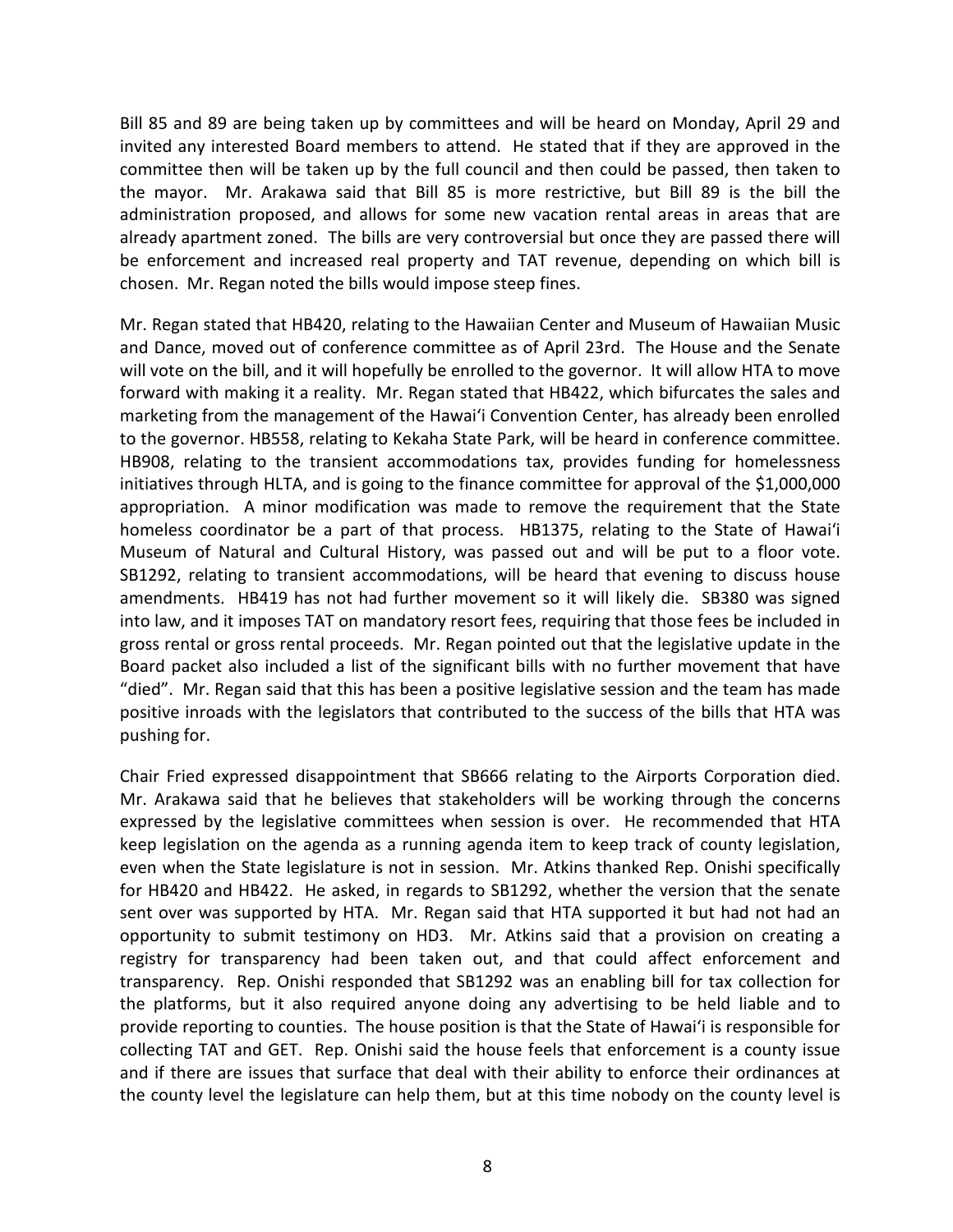looking at that kind of legislation. He said the first step is to get enforcement in place and then see where their challenges are. The counties that already have ordinances in place and the counties are negotiating with the platforms.

Mr. Atkins said that he agrees that they need the TAT, but there is a housing crisis, and on Kaua'i there are no rentals below \$2,500 or \$3,000. He said that about 20% of the homeless in the state work but cannot afford to find a place to live. Rep. Onishi said that the approximately 4,000 permitted vacation rentals on Hawai'i are probably not in the affordable rental category. Mr. Atkins responded that in the residential areas, people are speculating, buying property because they think they can rent it out for Airbnb, and driving prices up, which displaces local people.

Rep. Onishi said that Bill 419 was proposing to provide \$1 million to help counties with enforcement, but the senate amended the bill by taking out the funding. He added that the counties say they need help but have not enacted legislation that would help themselves, and at this point none of them have proposed legislation requiring regulation of the internet platforms. He said he has asked Kaua'i for an official letter from their corporation counsel saying they cannot enact legislation, and has not received anything. Mr. Arakawa asked whether any states regulate these platforms. Rep. Onishi said that the only one he knows of is Massachusetts. He said that all states have different laws regarding allowing lower jurisdictions to regulate. He added that the attorney general's opinion is that it would be helpful to have state legislation but Rep. Onishi said that the counties do stuff all the time that is not spelled out in law.

Mr. Regan said that, from a county perspective, they are being held back by the Communications Decency Act. He said that a recent 9th Circuit decision filed in March has taken the wind out of that sail and opens the door for counties to explore and enact ordinances to control the platforms. Mr. Dee said that SB1292 legitimizes a certain platform. He noted that VRBO has been operating as a platform for alternative accommodations for years and audits show that they pay taxes and are not promoting illegal units. He said that this other platform, which prides itself on being disruptive, has disrupted the fabric of life in Hawai'i, and the majority of the units are illegal. He said that SB1292 legitimizes Airbnb and requires counties to trust Airbnb, despite the fact that Airbnb has shown they do not care about illegal units. He said that he anticipates that the number of illegal units will grow if SB1292 becomes law. He said that 419 would be a better approach. Mr. Atkins asked whether any other state has passed that kind of law and Mr. Dee responded that that has passed in Massachusetts but that he does not believe that SB1292 will change anything in Hawai'i. He said the industry believes that SB1292, as written, will not discourage Airbnbs.

Chair Fried called a recess at 11:55 a.m. The meeting was resumed at 12:12 p.m.

# **11. Presentation by AEG Regarding an Update of Hawai'i Convention Center Recent Operational Activities and Sales Initiatives**

Chair Fried recognized Teri Orton to provide an update on HCC's recent operational activities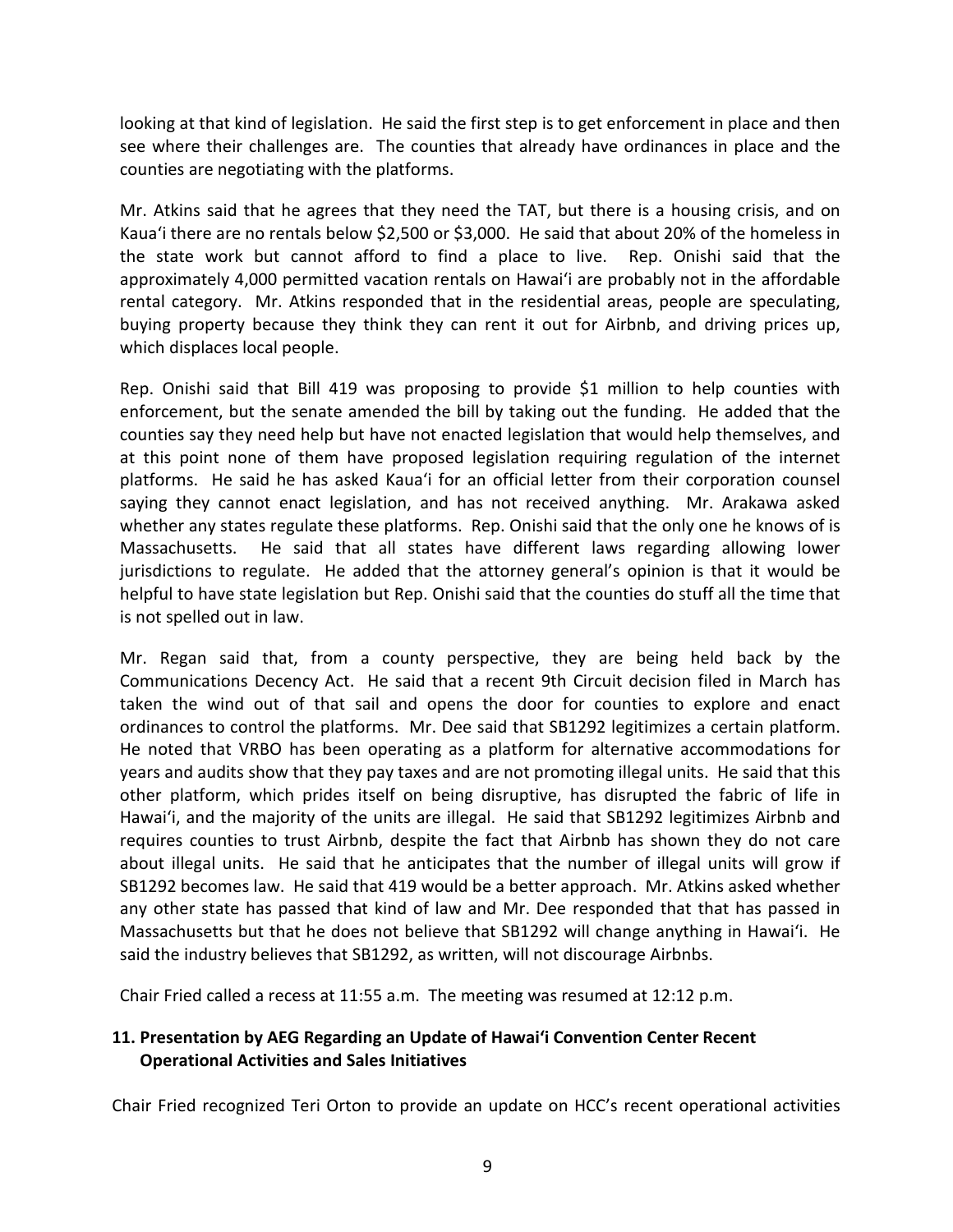and sales initiatives for March. She said that HCC hosted 15 licensed events, three of which generated \$3.6 million in state tax revenue. The events generated \$1.9 million in gross revenue, and a net income of \$423,900, better than what had been planned. Some of positive variance was due to the Society of Gynecological Oncology program, which came in with strong numbers and spent more on food and beverage than anticipated. The 2019 year-end reforecast is now for a net loss of \$2.8 million, primarily due to a cancellation by a group from Asia which is now undergoing a financial investigation in its home country, and Jehovah's Witness selecting multiple cities instead of hosting its event in Hawai'i. Ms. Orton said that they are in talks with Jehovah's Witness to bring their 2024 program to Hawai'i and bring in a smaller program to fill in HCC's "need" years. She said that overall revenue is about \$104.9 million, with ROI of \$19.28 to the State.

Mr. Tatum said that HCC is budgeted on a calendar year, and the calendar year budget was set last year. He noted that if the governor signs the bill that would separate the contracts for HCC operations and sales, the budget will change because a majority of sales will come off of their budget and go onto another budget. He said that a budget for HCC will likely be presented to the Board in July, for a budget beginning January 2020. Mr. Atkins commented that although the numbers for the year are not great, he commended HCC on the March numbers which reflected how HCC was able to keep costs down and maximize revenue for food.

# **12. Report of Julian Anderson of Rider Levett Bucknall on their Findings and Recommendations of the Condition of Damage of the Rooftop Terrace Deck of the Hawai'i Convention Center**

Mr. Nakamura, on behalf of the convention center committee, said that over the past several months the committee has been reporting to the Board on activity regarding HCC maintenance and roof repair. He introduced Julian Anderson to provide a presentation on the status of the roof repair project, which has also been presented to legislators.

Mr. Anderson, of Rider Levett Bucknall (RLB), said that he was involved with the construction of HCC since the site selection phase. He said it was a design-build construction procurement, an effort to get the best value for the State. The winning design was selected by two panels: a technical panel and a community panel. Both panels unanimously recommended the current design by Nordic PCL. As part of the design the public areas were not air conditioned, which was attractive because it could free up money for other things. As part of the criteria, the design had to include a Hawai'i sense of place and have the ability to expand the center on a landlocked site. The selected design met these criteria through the rooftop terrace.

Mr. Anderson said that HCC is a steel structure and the deck is designed as a seven-layer system. In response to the RFP, Nordic PCL was clear that the decktop roofing system would need to be replaced in 15-20 years. The building was opened in 1998. When the top layer concrete slab of the deck was poured it started cracking. It was initially cosmetic. In 2001, RLB did a report on repair options to HTA and DAGS. In 2003, the State and Nordic PCL reached a settlement to install sports court flooring, which solved the cosmetic issue but the cracking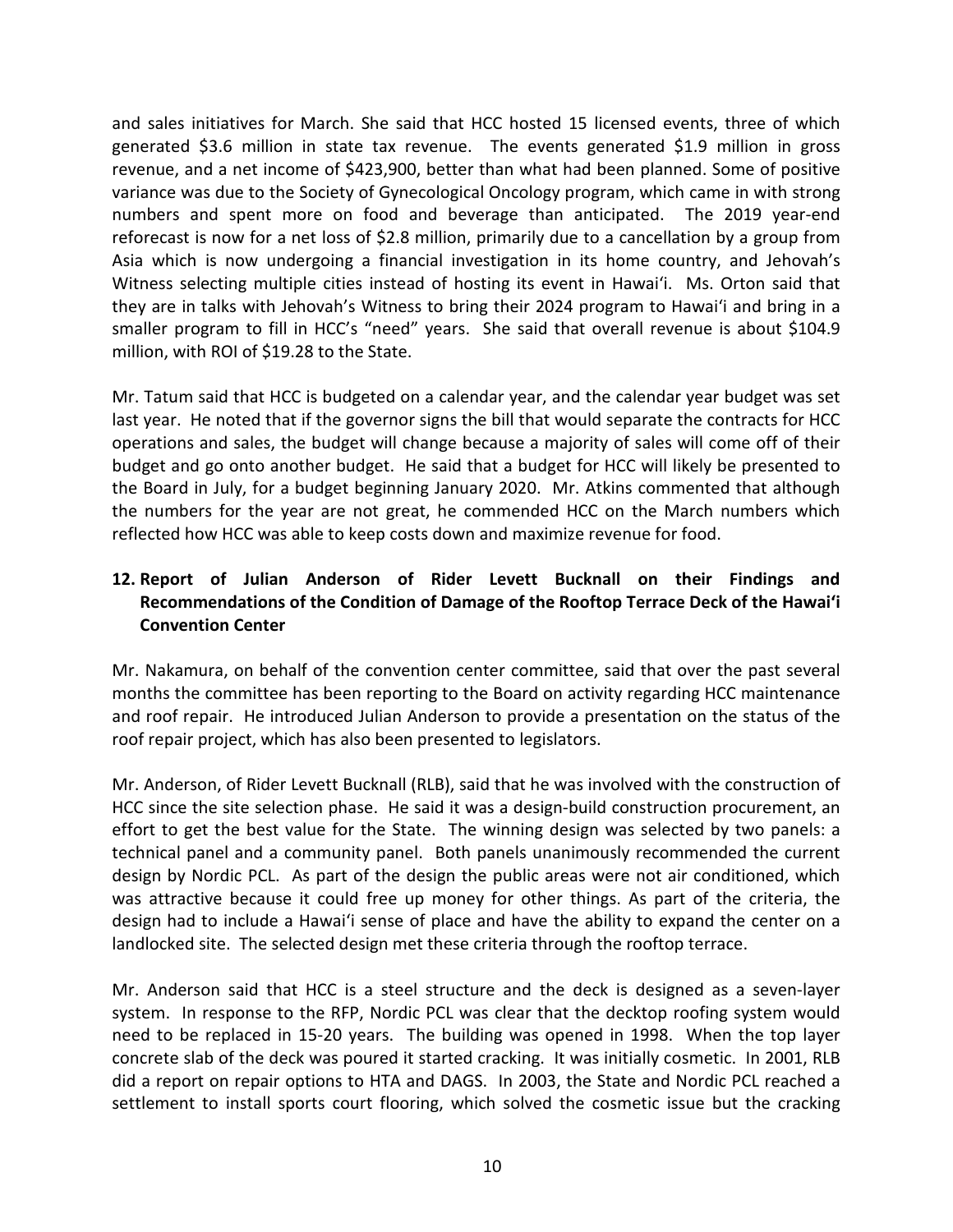itself continued. By 2011-12, a report from leak experts was conducted and that report recommended repairs that were not carried out. In October 2018, HCC management approached RLB to get an update on the cost of repair based on the 2013 report from RLB.

RLB conducted a new inspection of the roof, the stairwells, and other facilities, and produced a report in February 2019. The report concluded that there was rust in the metal pan layer of the roof, associated with leaks related to drains and plumbing, and water in the slab assembly. The only solution is to take it all out and replace it, or incur increased cost and increased risk. The current cost estimate is \$47-50 million, but could increase depending on the recommendations coming from the detailed investigation of the structure. The cost does not factor in loss of revenue.

Mr. Kam asked how long the rooftop can still be safely used. Mr. Anderson responded that he did not know but that structural engineers should provide that estimate. Mr. Atkins asked whether there were any other areas of concern other than the rooftop. Mr. Anderson responded that the areas of the planters and the glass roof areas showed some issues. Mr. Rafter asked whether there were plans to expand the rooftop. Ms. Orton said that that is an issue they are exploring and they are trying to determine what the ROI would be if they, for example, turned it into "flex space". She added that the issue boils down to cost.

Mr. Dee, who was a member of the convention center committee, asked what the process would be for an alternative design. Ms. Orton said that is the next step to have a discussion about what can be put up there. Mr. Dee asked what the timeline is for looking at those options. Mr. Tatum said that HVS has been engaged to do an analysis of what the best use of the space. Mr. Regan said that the contract has been signed by HVS and HTA and is currently with the AG's office for review. He said that it will have to be a collaborative decision. Mr. Arakawa said that this work would need to be done by mid-September.

Mr. Arakawa asked who is at fault. Mr. Anderson said that the design was the design presented to the State and then executed, but fault is probably an issue for attorneys to determine. Chair Fried said that it is probably too early to say. Randall Tanaka, from DBEDT, said that the rooftop could be reconfigured because the revenue for HCC really comes from food and beverage. The rooftop is also the egress for the ballroom so it would require putting something else there in consideration of that. He noted that they knew the concrete cracks and the problem with the sports court is that it only covers the concrete, but the concrete continues to crack and leak. He added that there is also a grading problem and the water is pocketing underneath, and on hot days it bubbles up. Mr. Tanaka said that they have tried capping it with sealant.

Mr. Anderson said that, from a technical aspect, the water being trapped is warm, salty, corrosive water. Mr. Tanaka said that the building can still be operated, but with restricted access. Chair Fried asked when they realized damage was being caused by the water. Mr. Tanaka said that during the approximately 45 days of rain in 2006, there was water pouring into the stairwell. He said that another issue is getting rid of plants because root intrusion is also causing damage. He stated that, ultimately, the State got a great value for the land, but it